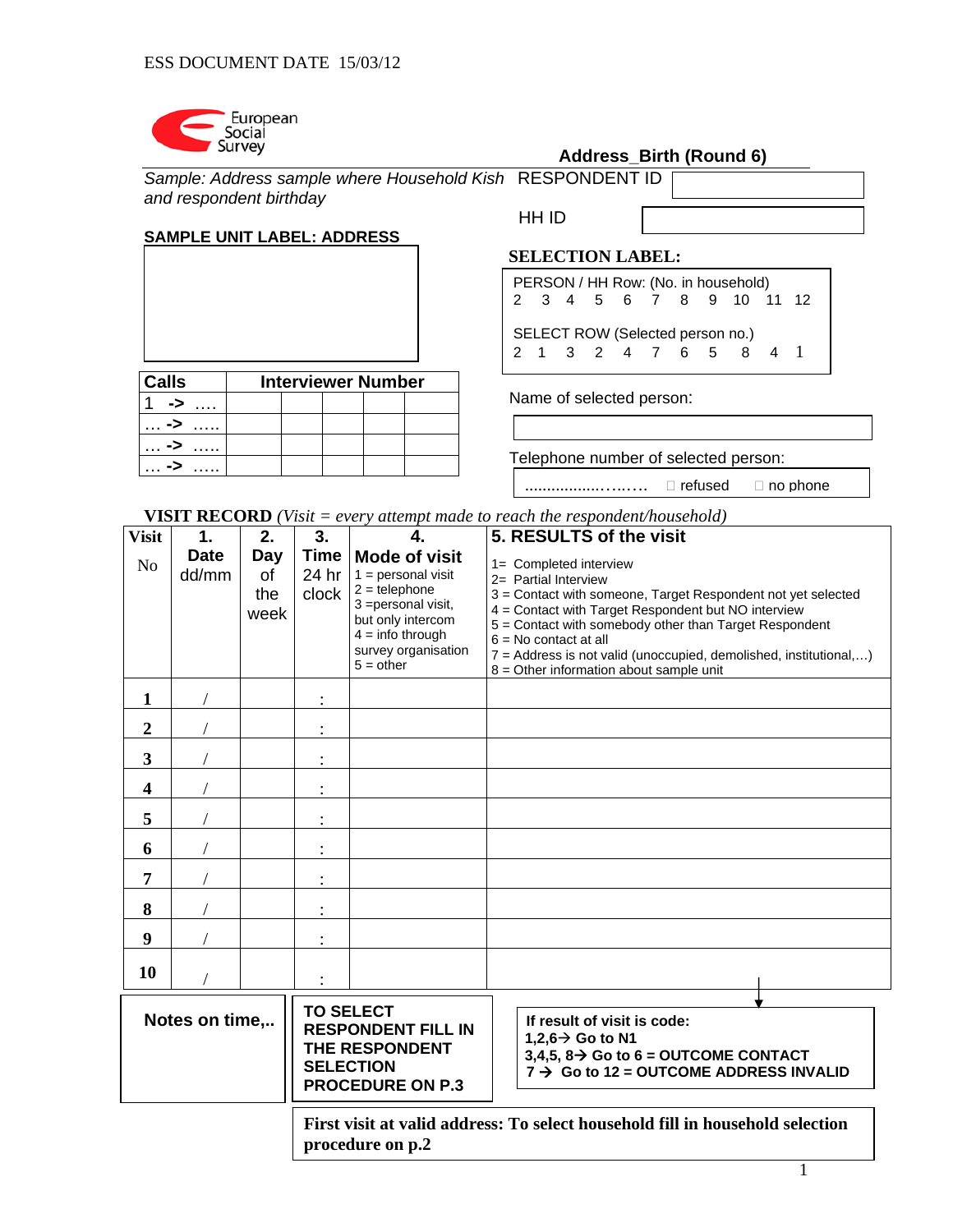# **THE HOUSEHOLD SELECTION PROCEDURE**

#### **A1. How many households are there at the address?**

*(treat as occupied if you are not sure)* 

ENTER EXACT NUMBER:

| IF one household                                      | $\rightarrow$ Go to A4 |
|-------------------------------------------------------|------------------------|
| IF between 2 and 12 households $\rightarrow$ Go to A2 |                        |
| IF more than 12 households                            | $\rightarrow$ Go to A3 |

#### **IF 2 TO 12 HOUSEHOLDS**

**A2** List in detail, all households at this address. This must be done systematically.

- If numbered, then list in flat or room number order
- Otherwise start from bottom to top of building, left to right and front to back

Look at the selection label on page 1:

- PERSON/HH ROW : Find number of corresponding total number of households
- SELECT ROW: Number beneath the total number of households is selected household number. Tick on grid below.

| No of<br>households       | <b>Description of household</b> | <b>Tick the household</b><br>that is selected |
|---------------------------|---------------------------------|-----------------------------------------------|
| 1                         |                                 | о                                             |
| $\overline{2}$            |                                 | П                                             |
| $\ensuremath{\mathsf{3}}$ |                                 | п                                             |
| 4                         |                                 | п                                             |
| 5                         |                                 | П                                             |
| 6                         |                                 | П                                             |
| $\overline{7}$            |                                 | п                                             |
| 8                         |                                 | O                                             |
| $\boldsymbol{9}$          |                                 | П                                             |
| 10                        |                                 | п                                             |
| 11                        |                                 | П                                             |
| 12                        |                                 | □                                             |
| $\rightarrow$ Go to A4    |                                 |                                               |

#### **IF MORE THAN 12 HOUSEHOLDS**

**A3**. Number of HH to be selected is in the look-up table on the back of the instructions. You can list the households there Enter the number of the selected HH:

 $\rightarrow$  Go to A4

**A4.** *ALL***: Give details about the selected household unit and change the address label accordingly**: (number, names,…)

**Seek contact with responsible adult at the selected unit and TRY TO PERFORM THE RESPONDENT SELECTION PROCEDURE p.3**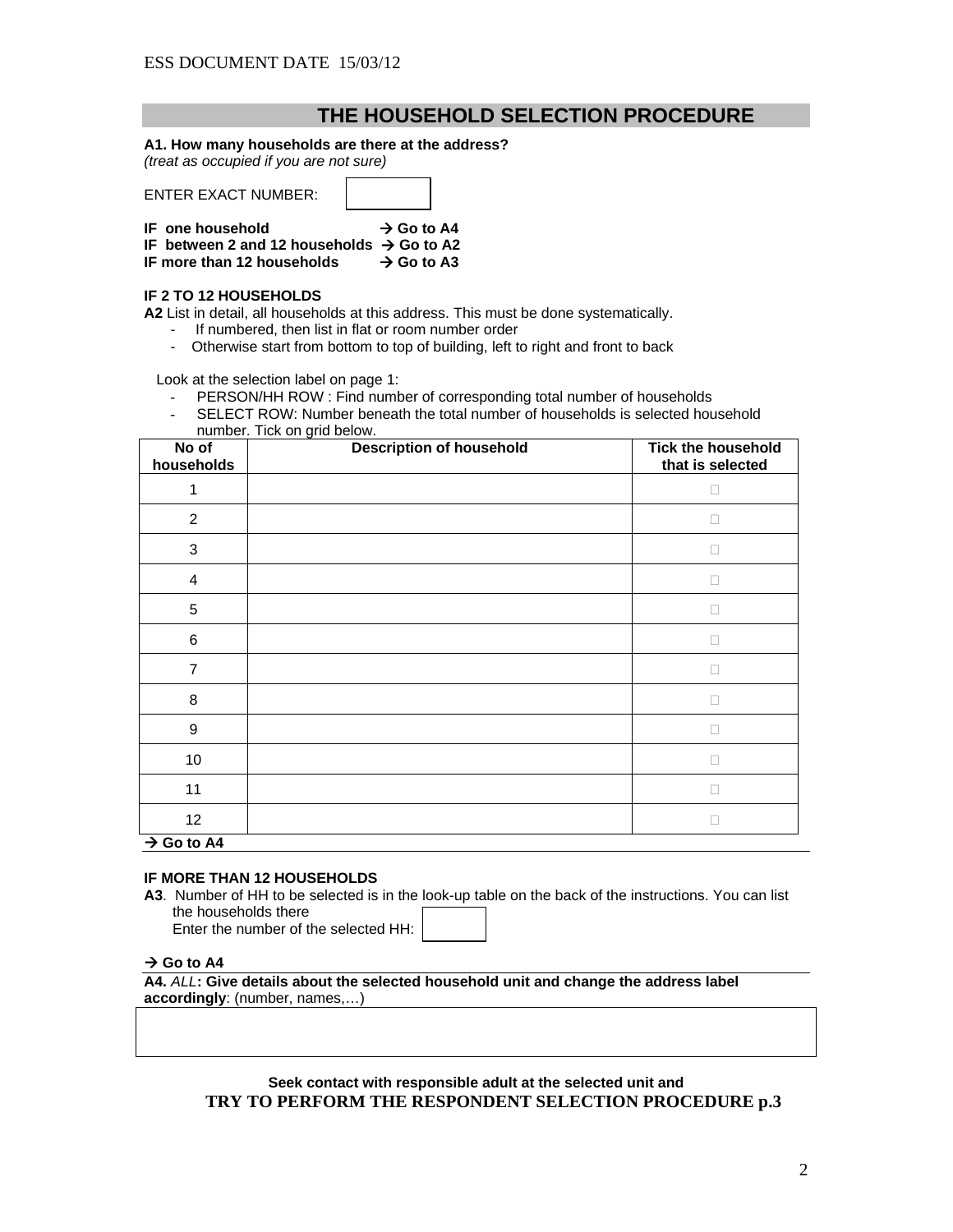# **RESPONDENT SELECTION PROCEDURE**

#### **SEEK CONTACT WITH RESPONSIBLE ADULT AT THE SELECTED UNIT AND INTRODUCE THE SURVEY**

#### **B1. The respondent selection procedure was made at visit number:**

**VISIT NUMBER ……………** 

**B2***. Ask:* **including yourself, how many people aged 15 or over live in this house/flat/part of the accommodation?**

Enter the exact number:

**OTHERWISE**  $\rightarrow$  Go to B3

**IF ONE person only**  $\rightarrow$  **This is the RESPONDENT, start the interview** 

- people away for less than 6 months people who have been away for 6 months or over<br>(on holiday, working, hospital, abroad,...)
- $($ on holiday, working, hospital, abroad,... $)$  school-age children at boarding school
- 
- students sharing private accommodation

# **INCLUDE EXCLUDE**

- 
- 
- temporary visitors, boarders and lodgers<br>- institutionalised people
- 

### **B3. Which one of you** *last* **celebrated his/her birthday?**

**Record full name of selected person at the first page of the contact form** 

#### **ASK FOR THE SELECTED RESPONDENT AND INTRODUCE THE SURVEY**

 $\rightarrow$  Fill in result at question 5, p.1 and continue contact form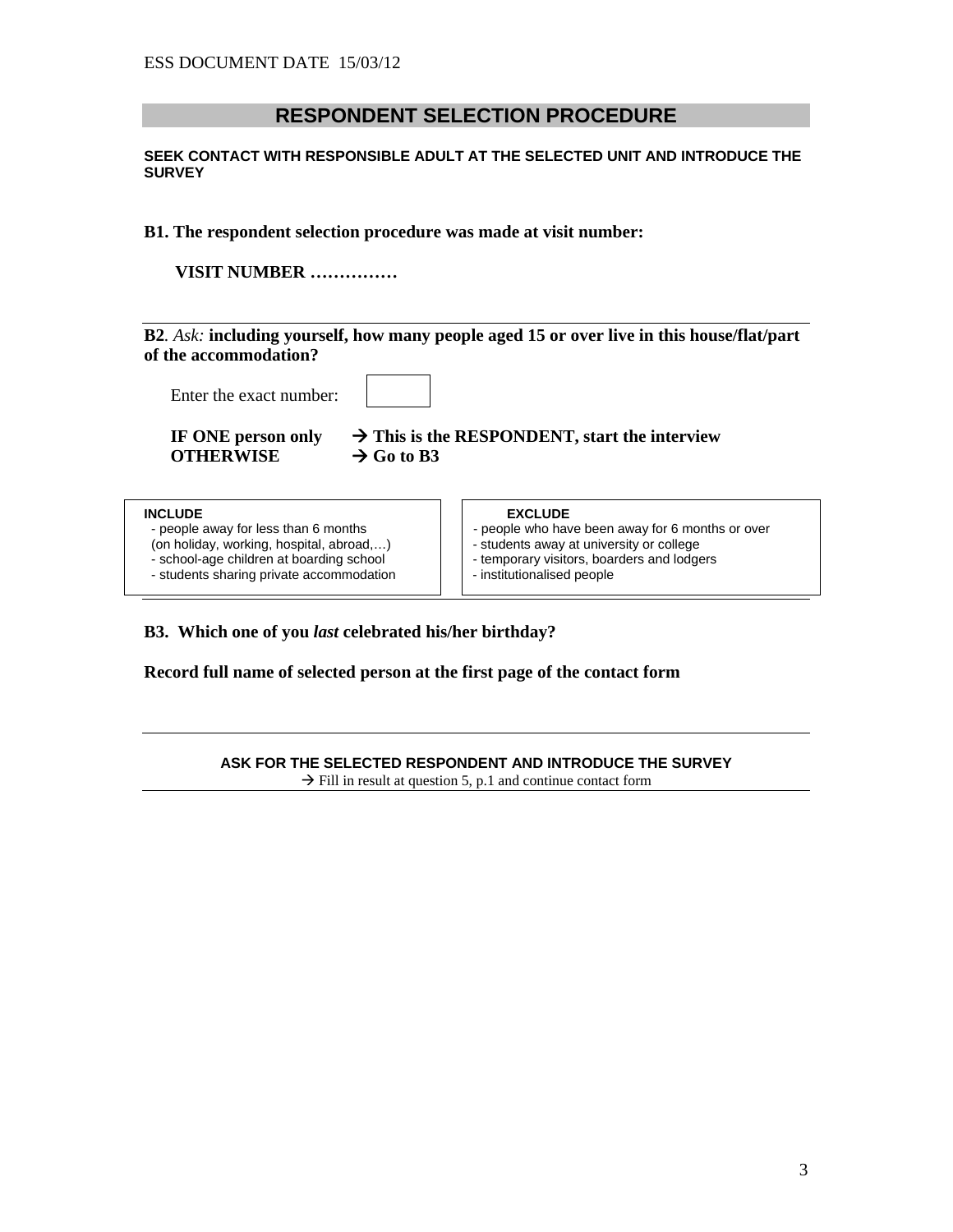|                 | <b>6. OUTCOME CONTACT</b>                                                                                                                                                                            |                                              |                                              |                                              | <b>ONLY IF CONTACT but NO INTERVIEW</b>      |                                              |                                              |                                              |                                              |                                              |                                              |
|-----------------|------------------------------------------------------------------------------------------------------------------------------------------------------------------------------------------------------|----------------------------------------------|----------------------------------------------|----------------------------------------------|----------------------------------------------|----------------------------------------------|----------------------------------------------|----------------------------------------------|----------------------------------------------|----------------------------------------------|----------------------------------------------|
|                 |                                                                                                                                                                                                      | Visit 1                                      | Visit 2                                      | Visit 3                                      | Visit 4                                      | Visit 5                                      | Visit 6                                      | Visit 7                                      | Visit 8                                      | Visit 9                                      | Visit 10                                     |
| 1.<br>2.        | Appointment<br>$\rightarrow$ N1<br>Refusal of respondent<br>$\rightarrow$ 7                                                                                                                          | $\square$ 1<br>$\square$ 2                   | $\square$ 1<br>$\square$ 2                   | $\square$ 1<br>$\square$                     | $\square$ 1<br>$\square$ 2                   | $\square$ 1<br>$\square$                     | $\square$ 1<br>$\square$ 2                   | $\square$ 1<br>$\square$ 2                   | $\square$ 1<br>$\square$ 2                   | $\square$ 1<br>$\square$ 2                   | $\square$ 1<br>$\square$                     |
| 3.<br>4.<br>5.  | $\rightarrow$ 7<br>Refusal by proxy<br>Household refusal (before selection)<br>$\rightarrow$ 7<br>Respondent is unavailable/not at home<br>$\rightarrow$ N1                                          | $\square$ 3<br>$\square$ 4<br>$\square$ 5    | $\square$ 3<br>$\square$ 4<br>$\square$ 5    | $\square$ 3<br>$\Box$ 4<br>$\square$ 5       | $\square$ 3<br>$\square$ 4<br>$\square$ 5    | $\square$ 3<br>$\square$ 4<br>$\square$ 5    | $\square$ 3<br>$\square$ 4<br>$\square$ 5    | $\square$ 3<br>$\square$ 4<br>$\square$ 5    | $\square$ 3<br>$\square$ 4<br>$\square$ 5    | $\square$ 3<br>$\square$ 4<br>$\square$ 5    | $\square$ 3<br>$\square$ 4<br>$\square$ 5    |
| 6.              | until $\ldots$ / $\ldots$<br>Mentally/physically unable/ill/sick (short term<br>and therefore could revisit during the fieldwork                                                                     | $\Box$ 6                                     | $\square$ 6                                  | $\Box$ 6                                     | $\Box$ 6                                     | $\square$ 6                                  | $\square$ 6                                  | $\square$ 6                                  | $\square$ 6                                  | $\square$ 6                                  | $\square$ 6                                  |
| 7.              | period) $\rightarrow$ N1 and re-visit<br>Mentally/physically unable/ill/sick (long term<br>and would be unable to complete interview                                                                 | $\Box$ 7                                     | $\Box$ 7                                     | $\square$                                    | $\square$ 7                                  | $\Box$ 7                                     | $\Box$ 7                                     | $\square$ 7                                  | $\Box$ 7                                     | $\square$ 7                                  | $\square$ 7                                  |
| 8.<br>9.<br>10. | during the fieldwork period) $\rightarrow$ N1<br>Respondent is deceased<br>$\rightarrow$ END<br>Respondent has moved out of country<br>$\rightarrow$ END<br>Respondent moved to unknown destination* | $\Box$ 8<br>$\Box$ 9<br>$\square$ 10         | $\Box$ 8<br>$\square$ 9<br>$\square$ 10      | $\Box$ 8<br>$\square$<br>$\square$ 10        | $\Box$ 8<br>$\Box$ 9<br>$\square$ 10         | $\square$ 8<br>$\square$ 9<br>$\square$ 10   | $\square$<br>$\square$ 9<br>$\square$ 10     | $\square$ 8<br>$\square$<br>$\square$ 10     | $\square$ 8<br>$\square$<br>$\square$ 10     | $\square$ 8<br>$\square$ 9<br>$\square$ 10   | $\square$ 8<br>$\square$ 9<br>$\square$ 10   |
|                 | $\rightarrow$ END                                                                                                                                                                                    |                                              |                                              |                                              |                                              |                                              |                                              |                                              |                                              |                                              |                                              |
|                 | $\rightarrow$ 13<br>11. Respondent has moved, still in country<br>$\rightarrow$ 6b<br>12. Language Barrier<br>13. Other<br>$\rightarrow$ N1                                                          | $\square$ 11<br>$\square$ 12<br>$\square$ 13 | $\square$ 11<br>$\square$ 12<br>$\square$ 13 | $\square$ 11<br>$\square$ 12<br>$\square$ 13 | $\square$ 11<br>$\square$ 12<br>$\square$ 13 | $\square$ 11<br>$\square$ 12<br>$\square$ 13 | $\square$ 11<br>$\square$ 12<br>$\square$ 13 | $\square$ 11<br>$\square$ 12<br>$\square$ 13 | $\square$ 11<br>$\square$ 12<br>$\square$ 13 | $\square$ 11<br>$\square$ 12<br>$\square$ 13 | $\square$ 11<br>$\square$ 12<br>$\square$ 13 |

*6b in case of language barrier: What is the language of the respondent? …………………………………………………………..*  **N1, p.6** 

\* Only use this category when interviewers really do not know whether the selected sampling unit has moved within or outside the country. Otherwise use codes 9 or 11.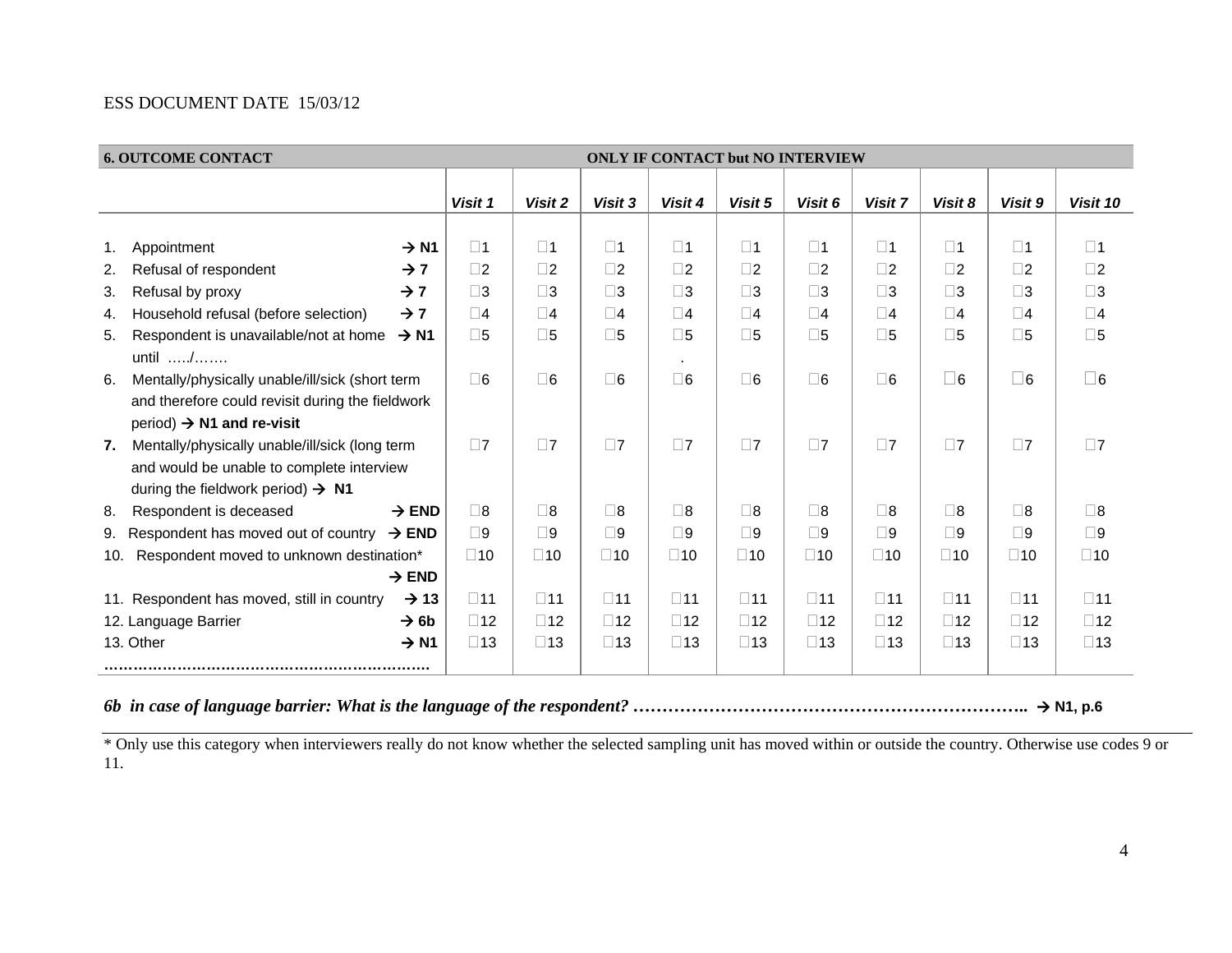| IF REFUSAL (code $2,3$ or $4$ at $Q.6$ )                                                                                                                                                                                                                                                                                                                                                                                                                                                                                                                                                                               |                                                                                                                                                                                                    |                                                                                                                                                                                                   |                                                                                                                                                                                                    |
|------------------------------------------------------------------------------------------------------------------------------------------------------------------------------------------------------------------------------------------------------------------------------------------------------------------------------------------------------------------------------------------------------------------------------------------------------------------------------------------------------------------------------------------------------------------------------------------------------------------------|----------------------------------------------------------------------------------------------------------------------------------------------------------------------------------------------------|---------------------------------------------------------------------------------------------------------------------------------------------------------------------------------------------------|----------------------------------------------------------------------------------------------------------------------------------------------------------------------------------------------------|
| 7. The refusal occurred at visit number (write in)                                                                                                                                                                                                                                                                                                                                                                                                                                                                                                                                                                     | $VISIT$                                                                                                                                                                                            | $VISIT$                                                                                                                                                                                           | VISIT                                                                                                                                                                                              |
| <b>8. REASON for REFUSAL?</b> (code all that apply)<br>Bad timing (e.g. sick, children,), otherwise engaged (e.g. visit)<br>Not interested<br>Don't know enough/anything about subject, too difficult for me<br>Waste of time<br>4<br>Waste of money<br>Interferes with my privacy / I give no personal information<br>6<br>Never do surveys<br>Co-operated too often<br>8<br>Do not trust surveys<br>9<br>10 Previous bad experience<br>11 Don't like subject<br>12 R refuses because partner/family/HH gives no approval to co-operate<br>13. Do not admit strangers to my house/afraid to let them in<br>14. Other: | $\Box$ 1<br>$\Box$ 2<br>$\square$ 3<br>$\square 4$<br>$\square$ 5<br>$\square$ 6<br>$\Box$ 7<br>$\square$<br>$\Box$ 9<br>$\Box$ 10<br>$\square$ 11<br>$\square$ 12<br>$\square$ 13<br>$\square$ 14 | $\Box$ 1<br>$\square$ 2<br>$\square$ 3<br>$\square$ 4<br>$\square$ 5<br>$\Box 6$<br>$\Box$ 7<br>$\square 8$<br>$\Box$ 9<br>$\Box$ 10<br>$\square$ 11<br>$\square$ 12<br>$\square$ 13<br>$\Box$ 14 | $\Box$ 1<br>$\Box$ 2<br>$\square$ 3<br>$\square$ 4<br>$\square$ 5<br>$\Box$ 6<br>$\Box$ 7<br>$\square$ 8<br>$\square$<br>$\square$ 10<br>$\square$ 11<br>$\square$ 12<br>$\square$ 13<br>$\Box$ 14 |
| 9. Give your own estimation of the likely co-operation in the future of<br>the selected respondent:<br>will DEFINITELY NOT co-operate in the future<br>will PROBABLY NOT co-operate in the future<br>2<br>may PERHAPS co-operate in the future<br>3<br>WILL co-operate in the future<br>8 Don't know                                                                                                                                                                                                                                                                                                                   | $\Box$ 1<br>$\square$ 2<br>$\Box$ 3<br>$\square 4$<br>$\square$                                                                                                                                    | $\Box$ 1<br>$\Box$ 2<br>$\square$ 3<br>$\square 4$<br>$\square 8$                                                                                                                                 | $\Box$ 1<br>$\Box$ 2<br>$\square$ 3<br>$\square 4$<br>$\square$ 8                                                                                                                                  |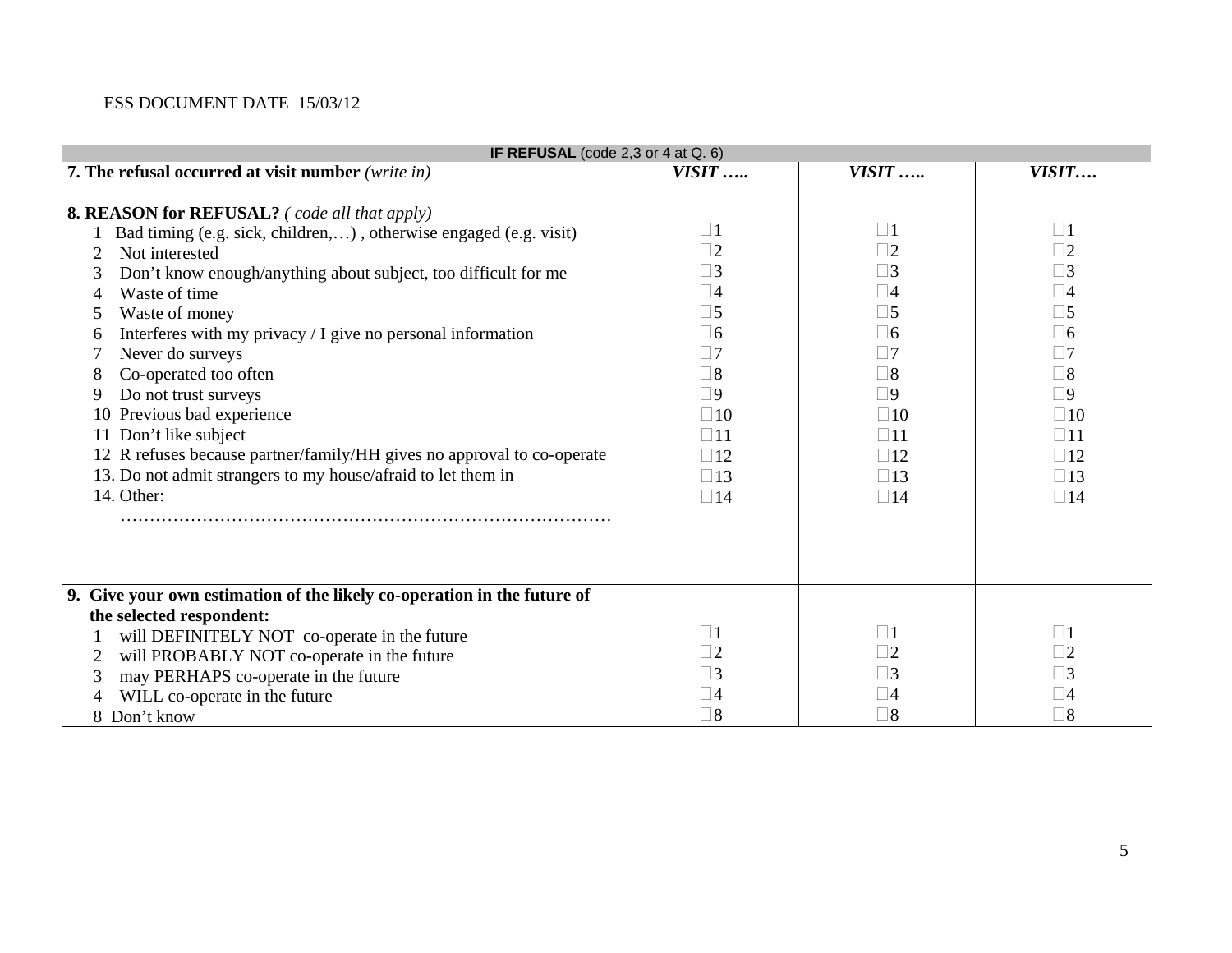| 10. How old do you think the respondent (or the person who refused on | $VISIT$     | $VISIT$     | $VISIT$     |
|-----------------------------------------------------------------------|-------------|-------------|-------------|
| their behalf) is?                                                     |             |             |             |
| Under 20                                                              | $\square$ 1 | $\square$ 1 | $\square$ 1 |
| 2 20 up to 39                                                         | $\square$ 2 | $\square$   | $\square$ 2 |
| 40 up to 59<br>3                                                      | $\square 3$ | $\square 3$ | $\square 3$ |
| 60 or more<br>4                                                       | $\Box$ 4    | $\square$   | $\square 4$ |
| Don't know<br>8                                                       | $\square$ 8 | $\square 8$ | $\square$ 8 |
| 11. The respondent/contacted person is                                |             |             |             |
| Male                                                                  | $\square$ 1 | $\square$ 1 | $\square$ 1 |
| Female                                                                |             |             |             |
| Don't know<br>8.                                                      | $\Box 2$    | $\square$ 2 | $\square$   |
|                                                                       | $\square 8$ | $\square$ 8 | $\square 8$ |

# $\rightarrow$  Go to N1, p.7

| <b>12. OUTCOME ADDRESS INVALID</b>                                                                                                                                                                                                              | ONLY IF ADDRESS WAS NOT TRACEABLE, RESIDENTIAL OR OCCUPIED                                                                                                                                                      |  |  |
|-------------------------------------------------------------------------------------------------------------------------------------------------------------------------------------------------------------------------------------------------|-----------------------------------------------------------------------------------------------------------------------------------------------------------------------------------------------------------------|--|--|
| $\Box$ 1 Derelict or demolished house/ address<br>$\Box$ 2 Not yet built/ not yet ready for occupation<br>$\Box$ 3 Address is not occupied (empty, second home, seasonal)<br>□ 4 Address is not residential: only business/ industrial purpose. | $\Box$ 5 Address is not residential: Institution<br>(retirement home, hospital, military unit, monastery, )<br>□ 6 Address is not traceable, address was not sufficient<br>$\Box$ 7 Other (please give details) |  |  |
| $\rightarrow$ END                                                                                                                                                                                                                               |                                                                                                                                                                                                                 |  |  |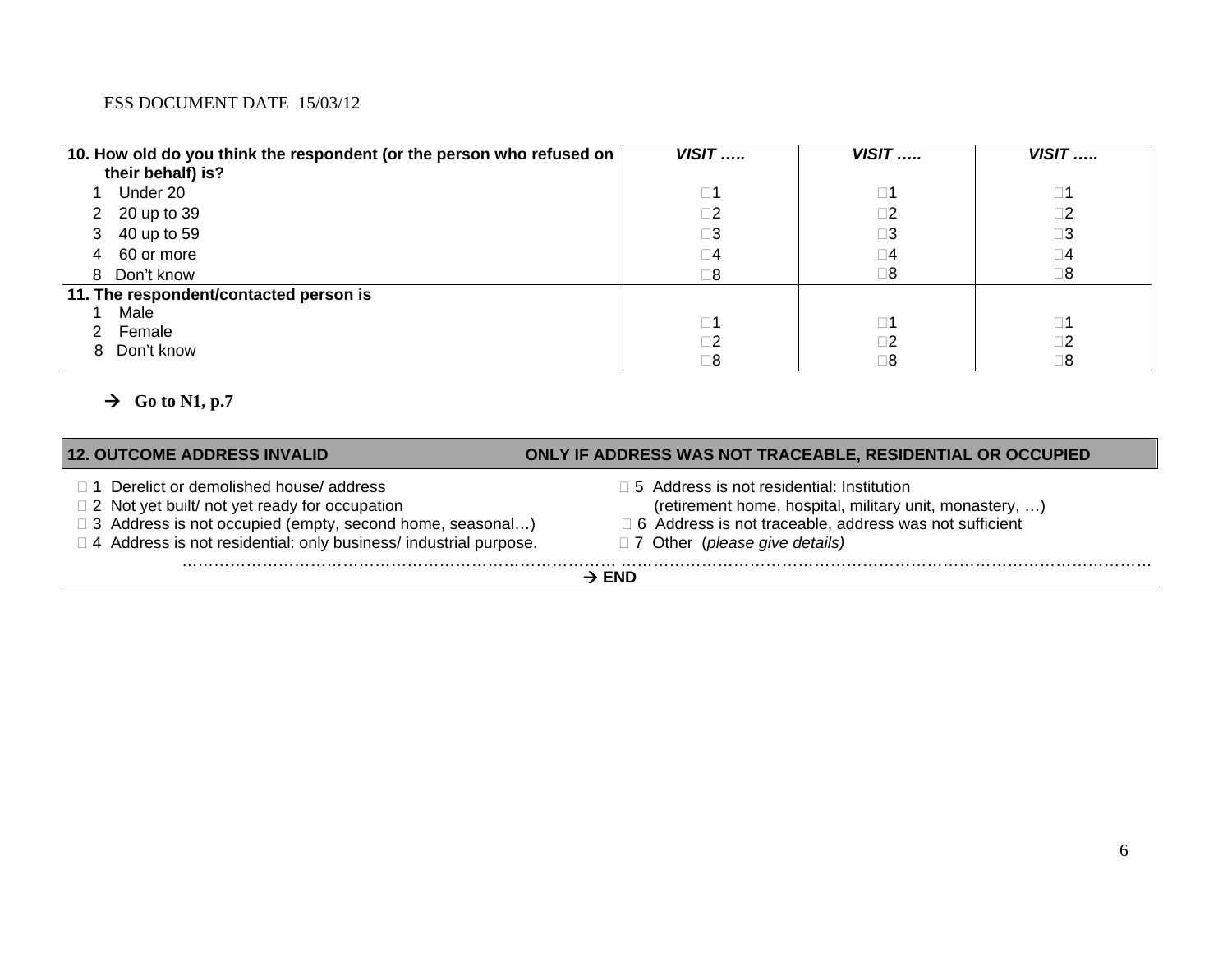# **NEIGHBOURHOOD CHARACTERISTICS FORM**

- **ONE FORM TO BE COMPLETED FOR EACH ADDRESS**
- **COMPLETE DURING DAYLIGHT WHEREVER POSSIBLE**
- **MUST BE COMPLETED FOR ALL SAMPLE UNITS INCLUDING ALL NON CONTACTS, ALL REFUSALS, ALL OTHER TYPES OF NONRESPONSE UNITS AS WELL AS ALL INTERVIEWS**

#### **N1. What type of house does the (target) respondent live in?**

1 Farm

Single-unit:

- 2 Detached house
- 3 Semi-detached house
- 4 Terraced house
- 5 The only housing unit in a building with another purpose (commercial property)

Multi-unit:

- 6 Multi-unit house, flat
- 7 Student apartments, rooms
- 8 Retirement house

Other:

- 9 House-trailer or boat
- 10 Other (SPECIFY)……………………
- 88 Don't know

#### **N2. Before reaching the (target) respondent's individual door, is there an entry phone system or locked gate / door?**

INTERVIEWER: Record whether there is a gate / door that is locked at the time that the neighbourhood characteristics form is completed.

- 1. Yes entry phone system
- 2. Yes locked gate / door
- 3. Yes entry phone system AND locked gate / door
- 4. No neither of these